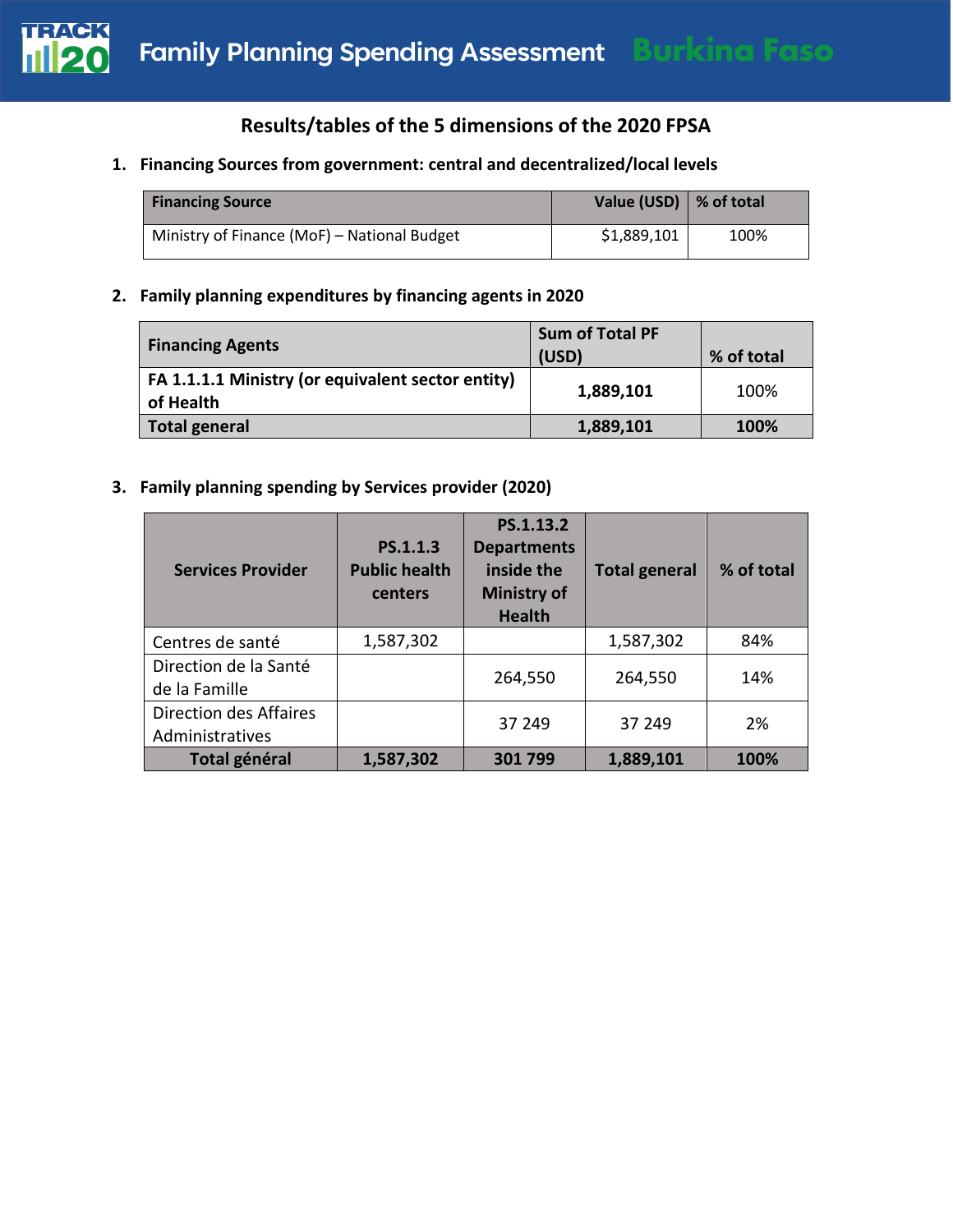

**4. Family planning spending categories by Services provider (2020)**

| <b>Family Planning Spending</b><br><b>Categories/Services Provider</b>                                                      | PS.1.1.3<br><b>Public health</b><br>centers | PS.1.13.2<br><b>Departments</b><br>inside the<br><b>Ministry of</b><br><b>Health</b> | <b>Total Sum</b><br>of Total PF<br>(USD) | $%$ of<br>total |
|-----------------------------------------------------------------------------------------------------------------------------|---------------------------------------------|--------------------------------------------------------------------------------------|------------------------------------------|-----------------|
| FPPF 1.2.4: Implants and<br>related consumables                                                                             | 285,714                                     |                                                                                      | 285,714                                  | 15%             |
| FPPF 1.2.3: IUD and related<br>consumables                                                                                  | 79,365                                      |                                                                                      | 79,365                                   | 4%              |
| FPSC 1.6: Provision of pills                                                                                                | 396,825                                     |                                                                                      | 396,825                                  | 21%             |
| FPSC 1.7: Provision of injectable                                                                                           | 793,651                                     |                                                                                      | 793 651                                  | 42%             |
| FPSC 1.4: Prescription and<br>provision of male condoms for<br><b>FP</b>                                                    | 31,746                                      |                                                                                      | 31,746                                   | 2%              |
| FPSC 2.1: Policy Development                                                                                                |                                             | 264,550                                                                              | 264,550                                  | 14%             |
| FPSC 1.98: FP services not<br>disaggregated by type (specify<br>types of FP services included in<br>the aggregate spending) |                                             | 37,249                                                                               | 37,249                                   | 2%              |
| <b>Total general</b>                                                                                                        | 1,587,302                                   | 301,799                                                                              | 1,889,101                                | 100%            |
| % of total                                                                                                                  | 84%                                         | 16%                                                                                  | 100%                                     |                 |

## **5. Family Planning Spending Categories only (2020)**

| <b>Family planning Spending Categories/Services</b><br><b>Provider</b> | <b>Total Sum of Total</b><br>PF (USD) | $%$ of<br>total |
|------------------------------------------------------------------------|---------------------------------------|-----------------|
| FPPF 1.2.4: Implants and related consumables                           | 285,714                               | 15%             |
| FPPF 1.2.3: IUD and related consumables                                | 79,365                                | 4%              |
| FPSC 1.6: Provision of pills                                           | 396,825                               | 21%             |
| FPSC 1.7: Provision of injectable                                      | 793,651                               | 42%             |
| FPSC 1.4: Prescription and provision of male<br>condoms for FP         | 31,746                                | 2%              |
| FPSC 2.1: Policy Development                                           | 264,550                               | 14%             |
| FPSC 1.98: FP services not disaggregated by type                       |                                       |                 |
| (specify types of FP services included in the                          | 37,249                                | 2%              |
| aggregate spending)                                                    |                                       |                 |
| <b>Total general</b>                                                   | 1,889,101                             | 100%            |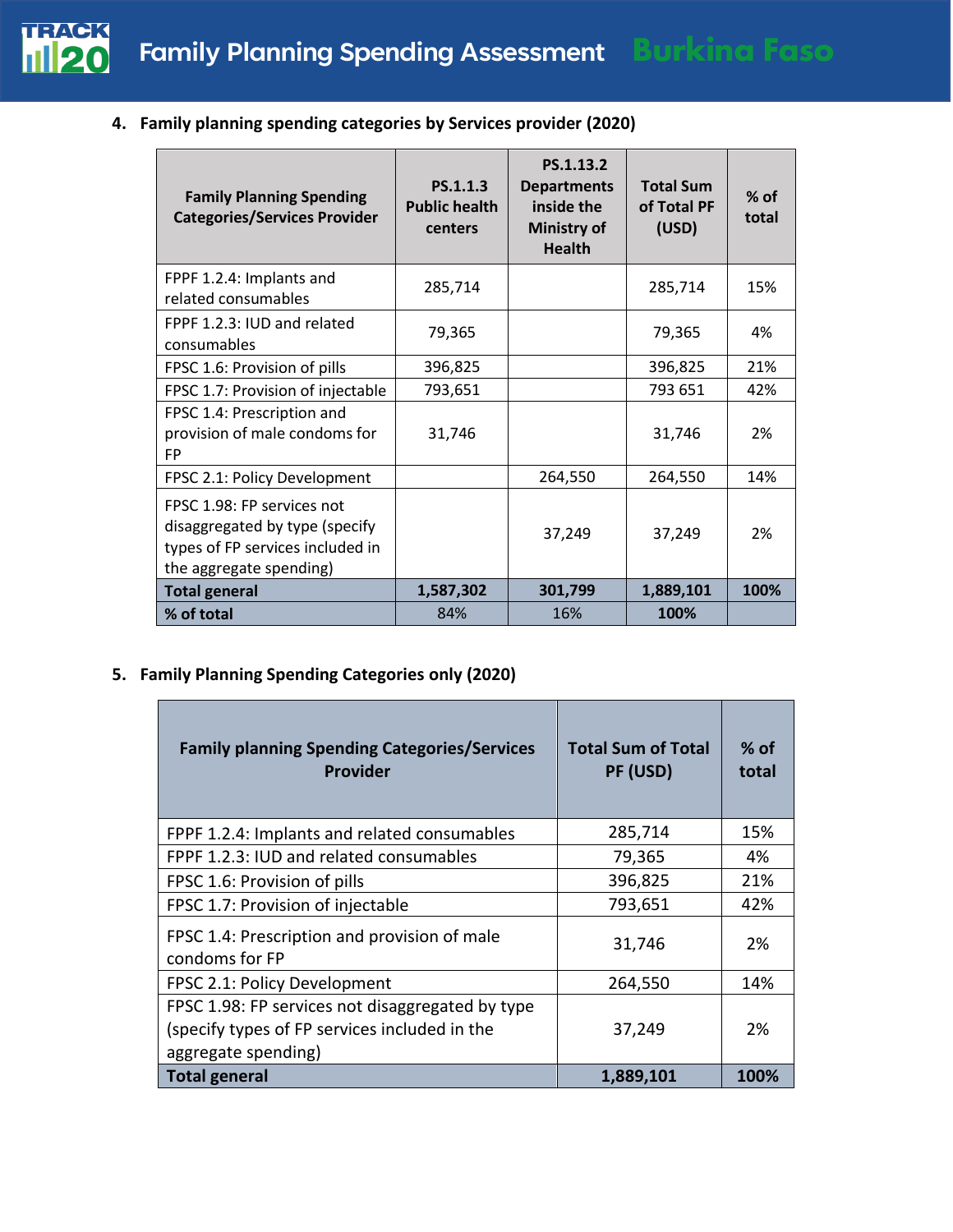

|  | 6. Inputs/Production Factors/objects of expenditures in 2020 |  |  |  |
|--|--------------------------------------------------------------|--|--|--|
|--|--------------------------------------------------------------|--|--|--|

| <b>Production Factors</b>                                               | <b>Sum of Total</b><br>PF (USD) | $%$ of<br>total |
|-------------------------------------------------------------------------|---------------------------------|-----------------|
| FPPF 1.2.3: IUD and related consumables                                 | 79,365                          | 4%              |
| FPPF 1.5.98: Administrative costs not disaggregated by type.            | 529,101                         | 28%             |
| FPPF 1.2.7: Male condoms for FP                                         | 31,746                          | 2%              |
| FPPF 1.2.4: Implants and related consumables                            | 285,714                         | 15%             |
| FPPF 1.21: Transportation, and distribution                             | 793,651                         | 42%             |
| FPPF 1.7: Meetings and workshops                                        | 52,910                          | 3%              |
| FPPF 1.4.1: Information, education and communication (IEC)<br>materials | 79.365                          | 4%              |
| FPPF 1.1.98: Staff cost not disaggregated by type                       | 37,249                          | 2%              |
| <b>Total general</b>                                                    | 1,889,101                       | 100%            |

#### **7. Fund flows for family planning service from government**